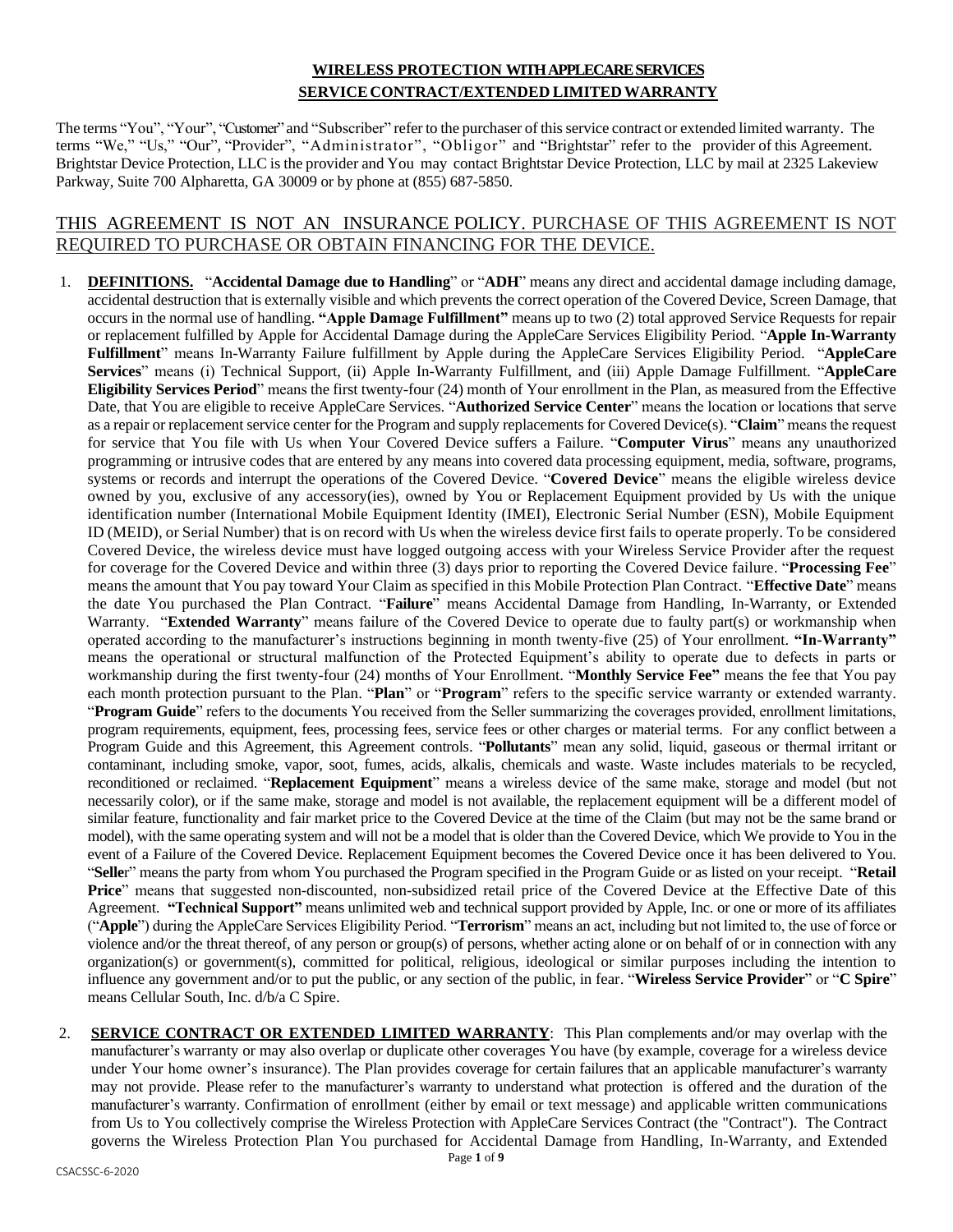Warranty, so You should keep this Contract and all of the other documents that comprise the Contract for Your reference. This Contract may be referred to as an extended warranty or a service contract depending on the state where you reside.

- 3. **COVERAGE**: In exchange for the Monthly Service Fee paid in accordance to the Payment Terms, We agree to repair or replace the Covered Device listed on Your receipt if, under normal conditions and use, the Covered Device fails to operate properly due to In-Warranty, Extended Warranty or Accidental Damage from Handling (the "Covered Failures"). All Covered Devices replaced under this Agreement shall become the property of the Obligor. In order to obtain a replacement or repair, You must:
	- (a) Visit cspire.brightstarprotect.com or call (888) 318-7688 to file a Claim.
	- (b) During the AppleCare Services Eligibility Period, if Your Covered Device experiences an In-Warranty Failure, or Accidental Damage from Handling, You may also file a Claim via getsupport.apple.com or by calling 1-800-APL-CARE. You may file a Claim pursuant to AppleCare Services for Accidental Damage from Handling and/or In-Warranty Failures at any time during the AppleCare Services Eligibility Period. The first two (2) Accidental Damage Service Requests You file during the AppleCare Services Eligibility Period will be fulfilled pursuant to Apple Damage Fulfillment.
	- (c) For all other Claims, You must file the Claim within sixty (60) days of the date Your Covered Device first fails to operate properly or is damaged and receive replacement or repair authorization. You will be required to provide the enrolled Subscriber and Covered Device information, including the make, model, IMEI/ESN/MEID or Serial Number, description of the Covered Cause, and if requested by Brightstar, proof of ownership of the Covered Device and any other reasonably requested documentation and verification.
	- (d) You must provide all required information pertaining to the Covered Device and Failure within sixty (60) days of initially reporting the Claim, and if approved, take possession of the Replacement Equipment or have Your Covered Device repaired within sixty (60) days of the approval.
	- (e) Upon Our request, You must take the Covered Device to an Authorized Service Center for inspection and/or repair.
	- (f) If Replacement Equipment is to be provided, return the claimed Covered Device as directed upon receipt of the Replacement Equipment.
	- (g) Be a valid, active, and current wireless subscriber of Seller.
	- (h) Not have any outstanding debts or fees owed to Us.
	- (i) Parts and service covered under any manufacturer, wireless service provider, or wireless retailer recall or warranty will be provided under that recall or warranty, as applicable. In neither circumstance will coverage be provided under this Agreement. If the Covered Device is part of a recall or similar effort, this Agreement does not apply.
	- (j) Purchase of this Agreement is not required in order to purchase or obtain financing for the Covered Device.
	- (k) For Technical Support during the AppleCare Service Eligibility Period, visit getsupport.apple.com or by calling 1-800-APL-CARE.
- 4. **ELIGIBILITY**: Only Covered Device(s) purchased from Seller or provided to You as Replacement Equipment as a result of a Claim against this Contract, or the original equipment manufacturer's warranty are eligible for coverage. You must be able to provide a valid proof of ownership at the time of purchase and/or Claim. As the program provider, Brightstar accepts enrollment into the Program at itssole discretion. You must not be in breach of any material term of or have engaged in fraud with respect to this Agreement at any time.

(a) By entering this Contract, You understand and authorize Brightstar to access Your account records with the Seller to validate Your enrollment and Claim eligibility.

(b) We may contact You regarding Your coverage, enrollment, and/or Claim via Short Message Service (SMS) text messaging, email or such other means as Brightstar determines to be most practicable. You will assume any and all fees assessed by Your wireless carrier for the SMS text messages. You may opt out of SMS messaging by updating Your account on cspire.brightstarprotect.com or sending Your request via mail to Brightstar.

5. **EFFECTIVE PERIOD OF COVERAGE**: This Agreement shall become effective upon Your payment of the Monthly Service Fee due upon purchase date of this Agreement.

### **YOUR COVERAGE FOR THE COVERED FAILURES UNDER THIS AGREEMENT SHALL BECOME EFFECTIVE IMMEDIATELY IF YOU PURCHASED THE COVERED DEVICE NEW, IN ORIGINAL PACKING, OR CERTIFIED LIKE NEW FROM SELLER AND AT THE SAME TIME YOU PURCHASED THIS AGREEMENT, OR WITHIN SIXTY (60) DAYS FROM THE DATE OF PURCHASE OF THE COVERED DEVICE.**

6. **COMMUNICATOINS AND CONSENTS**: As the program provider, Brightstar, accepts subscriptions at its sole discretion. You must not be in breach of any material term of or engage in fraud with respect to this Agreement at any time. It is Your obligation to keep C spire or Brightstar informed of Your mailing address, electronic mail address, telephone number or other messaging addresses. If You do not update the contact information, You agree and consent to waiving any dispute that a notification sent to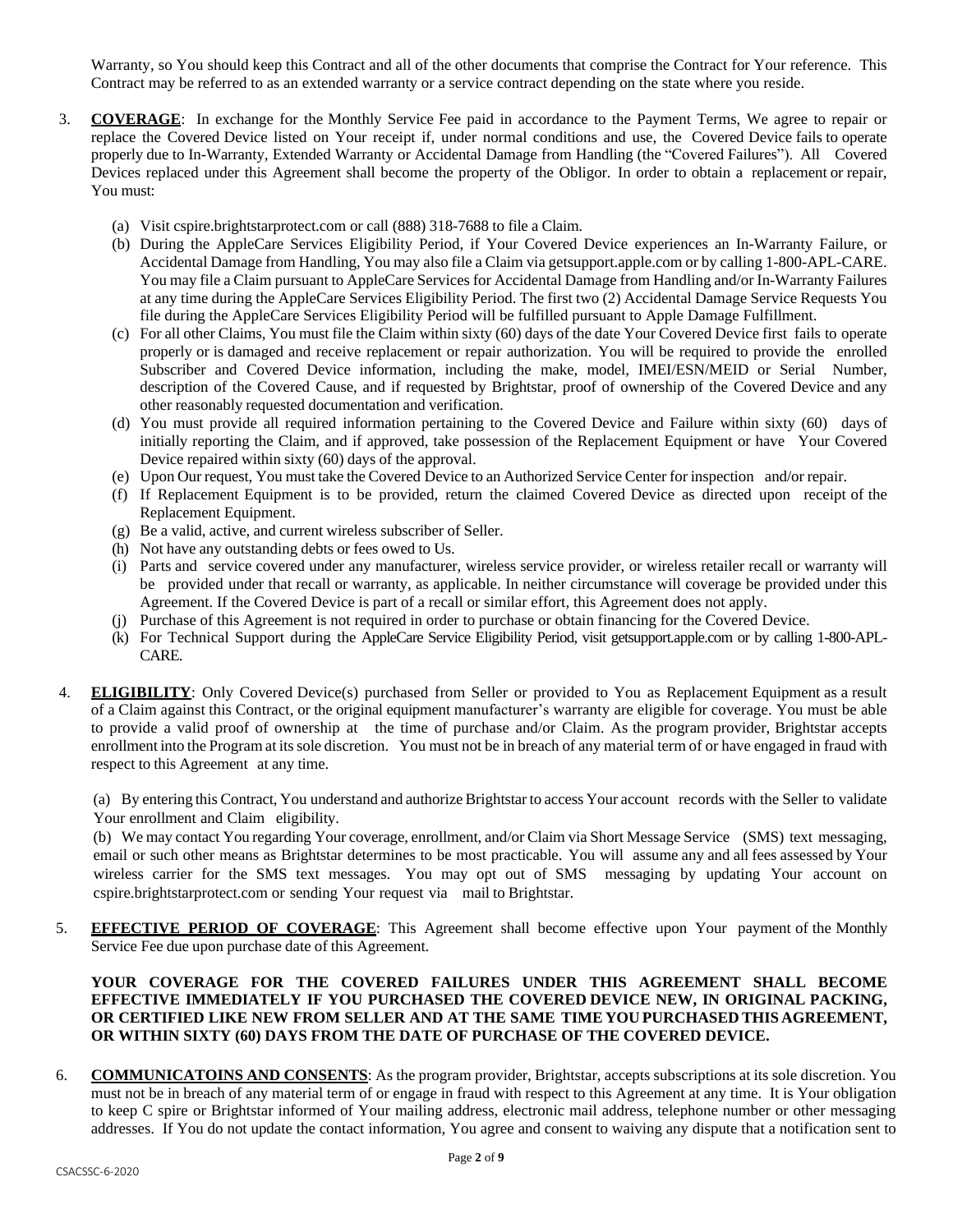an address on record with C Spire or Brightstar was not adequate. This consent also allowed Brightstar to contact you for marketing or other business-related purposes.

- (a) You understand and authorize Brightstar to access your account records with C Spire to validate Your enrollment and claim eligibility.
- (b) We may contact You regarding Your coverage, enrollment, and/or claims via electronic mail, Multimedia Messaging Services (MMS), Short Message Service (SMS) text messaging or a voice call. You will assume all fees assessed by C Spire for the SMS text messages. You may opt out of SMS messaging by updating your account on [protect.likewize.com/cspire](https://protect.likewize.com/cspire)  or sending your request via mail to Brightstar.
- (c) If You use a mobile application, We may contact You through the mobile application via both notifications posted on the mobile application or via messages issued through the mobile application.
- (d) You agree that You may be contacted regarding renewals and upgrade plans.
- (e) If the payment card for the Plan expires or cancels, You agree that the payment card replacing the expired or canceled card may be charged the applicable Monthly Service Fee. By accepting coverage in this program, you authorize the financial institution issuing the payment card to (i) release required subscriber information for the purpose of validating claims and (ii) charge your credit/debit card on file, or the replacement card issued by the payment card issuer for the card on file, which may include updated validated card information, including but not limited to expiration date(s), card number(s), and security code(s), as received by your financial institution in accordance with applicable law and to release your contact information. You expressly authorize and agree for Brightstar Device Protection, LLC to obtain information from the financial institution regarding an expired or canceled credit/debit card and authorize the replacement credit/debit card be charged the applicable. For clarity, expiration or cancellation of the credit card used to pay the Fees does not cancel Your subscription to the Program.
- 7. **TERM AND RENEWAL**: The Term Period is monthly. You understand and agree that this Agreement will be automatically renewed for successive months on a continuous basis unless You or We terminate this Agreement pursuant to Section "CANCELLATION/TERMINATION AND REFUNDS". Your failure to pay the Monthly Service Fee in advance or ceasing to be an active subscriber of C Spire, regardless of cessation reason, is considered termination of the Agreement by You and the Agreement may not be renewed. No party is obligated to renew this Agreement. Prices, conditions and limitations ofthis Agreement may change upon renewal. By purchasing this Agreement, You agree that You may be contacted regarding renewals and upgrade plans.
- 8. **CHANGE IN COVERED DEVICE**: This Agreement only provides coverage for the Covered Device listed on Your receipt. If a change in the Covered Device being used on Your account occurs, you must apply for coverage of the new device. The new device will be subject to this Agreement at the time of request for a change in Covered Device to the new device, which may include a higher fee and/or processing fee and/or a wait period for coverage. If you continue to pay the Monthly Service Fee after We have been notified of such change in Your Covered Device or a change in Your Covered Device results from a Claim against this Agreement or theWireless Protection with AppleCare Services Agreement, You have agreed to all changes to coverage, service fees and processing fees. Changes to Covered Device are subject to approval by Brightstar; You will be notified within thirty (30) days of request if such change was denied.
- 9. **REPAIR OR REPLACEMENT OF PRODUCTS**: At Our sole discretion, We may replace or repair the Covered Device. During the AppleCare Services Eligibility Period, any Replacement Equipment provided to You will be either a new Apple device or a certified pre-owned Apple device. If We elect to replace the Covered Device and the identical make and model is no longer available or unavailable in inventory, We will replace it with a product of comparable functionality. In all cases, We will determine product comparability, including functionality at Our sole discretion. Technological advances and product availability may result in a replacement product with a lower selling price than the original product. Upon expiration of the AppleCare Services Eligibility Period, at Our option, Replacement Equipment may be either new or refurbished and of a different brand, model, and/or color. Non-original manufacturer parts may be used in refurbished products or to repair the Covered Device. Any time Your Covered Device is to be replaced or repaired in accordance with this Agreement, at our sole discretion, We may provide cash reimbursement, gift card or voucher for replacement equipment, not to exceed the lesser of retail purchase price You paid for the original Covered Device or the cost of a replacement product of like kind and quality, less any Processing Fee. If You are eligible for a reimbursement, You will be required to provide proof of purchase for the replacement equipment. If You select monthly coverage, Your coverage does not expire while Your device is being repaired for a covered service.
	- (a) Equipment Warranty: Replacement Equipment shall be in good, working order, with housing that is free from major marks, gouges, cracks or other faults or blemishes. If repaired or Replacement Equipment malfunctions within its ninety (90) day warranty period and is returned, such equipment will not result in an additional Claim per the Claim limits outlined in this Agreement.
	- (b) Replacement Equipment or a repaired Covered Device may not be shipped to a P.O. Box.
	- (c) If the Covered Device is operated outside any state or territory of the United States, the Replacement Equipment will only be shipped to the address on record.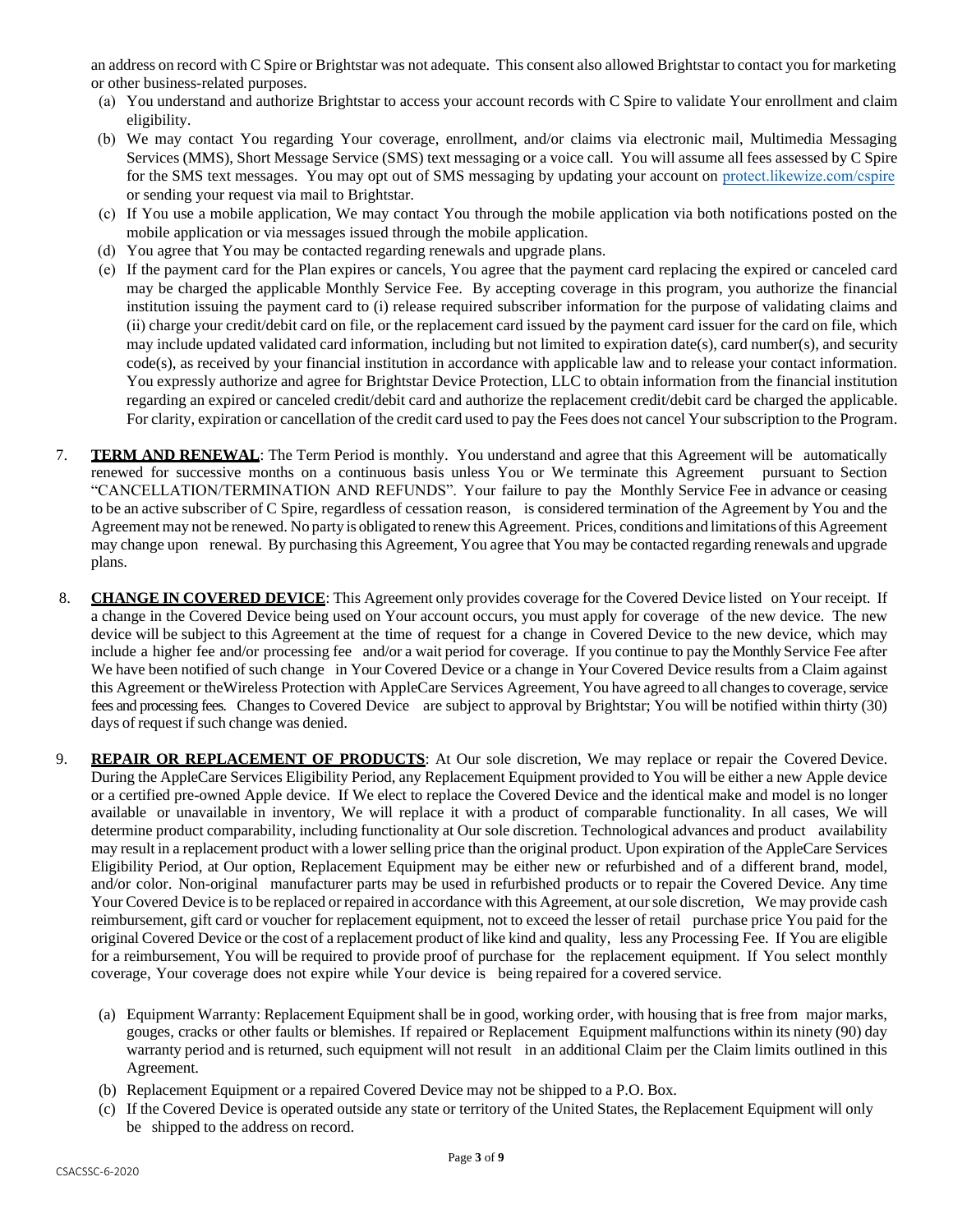(d) You are solely responsible for backing up the Covered device prior to submitting the Covered Device for repair. Brightstar has no responsibility for lost or damaged applications, data or program lost or damaged during the repair of the Covered Device. You should remove any records on the Covered Device that contain personal or sensitive information (by example, credit card information, pictures or personally identifiable information).

## 10. **PAYMENT AND FEES**:

(a) Payment: For each Term Period You desire coverage under this Agreement, You shall remit to Us a Monthly Service Fee payable in accordance to these Payment Terms ("Payment Terms"). Your Monthly Service Fee is based on the Retail Price of the Covered Device at the time You purchased this Agreement. Refer to the following table for Your Monthly Service Fee.

| Tier | Retail Price at the Time of Enrollment | Monthly Service Fee for Service Contract |
|------|----------------------------------------|------------------------------------------|
|      | $$0.00 - $599.99$                      | \$5.36                                   |
|      | $$600.00 - $1000.00$                   | \$6.65                                   |
|      | $$1000.01 - $1500.00$                  | \$8.53                                   |
|      | $$1500.01 - $2000.00$                  | \$8.89                                   |

Your Monthly Service Fee will be included on Your bill with Your Wireless Service Provider.

(b) Processing Fee Per Replacement or Repair: You shall pay a non-refundable Processing Fee on a per claim basis prior to receiving any repair or replacement or reimbursement for the Covered Device (the "Processing Fee"). Your Processing Fee is based on the Retail Price of the make and model of the Covered Device at the time You purchased the Covered Device. Refer to the following table for Your Processing Fee:

For the first twenty-four (24) months of Your enrollment, the following Processing Fees apply:

| <b>iPhones</b> |                                                  |                                         |                                                    |                                                 |
|----------------|--------------------------------------------------|-----------------------------------------|----------------------------------------------------|-------------------------------------------------|
| <b>Tier</b>    | <b>Retail Price at time</b><br>of Effective Date | <b>Apple Damage</b><br>$Fullfilments -$ | <b>Apple Damage Fulfillments -</b><br><b>Other</b> | <b>Apple In-Warranty</b><br><b>Fulfillments</b> |
|                |                                                  | <b>Screen Damage</b>                    |                                                    |                                                 |
|                |                                                  | Only                                    |                                                    |                                                 |
|                | $$0.00 - $599.99$                                | \$29.00                                 | \$99.00                                            | \$0.00                                          |
|                | $$600.00 - $1000.00$                             | \$29.00                                 | \$99.00                                            | \$0.00                                          |
|                | $$1000.01 - $1500.00$                            | \$29.00                                 | \$99.00                                            | \$0.00                                          |
|                | $$1500.01 - $2000.00$                            | \$29.00                                 | \$99.00                                            | \$0.00                                          |

| iPads          |                       |                                 |                                       |  |
|----------------|-----------------------|---------------------------------|---------------------------------------|--|
| <b>Tier</b>    | Retail Price at time  | Apple Damage Fulfillments – All | <b>Apple In-Warranty Fulfillments</b> |  |
|                | of Effective Date     |                                 |                                       |  |
|                | $$0.00 - $599.99$     | \$49.00                         | \$0.00                                |  |
| $\overline{2}$ | $$600.00 - $1000.00$  | \$49.00                         | \$0.00                                |  |
| $\mathbf{z}$   | $$1000.01 - $1500.00$ | \$49.00                         | \$0.00                                |  |
|                | $$1500.01 - $2000.00$ | \$49.00                         | \$0.00                                |  |

Beginning of month twenty-five (25) of your enrollment, the following Processing Fee schedule applies:

| <b>iPhones</b> |                                |                       |                            |                                  |
|----------------|--------------------------------|-----------------------|----------------------------|----------------------------------|
|                |                                | <b>Processing Fee</b> |                            |                                  |
| <b>Tier</b>    | <b>Retail Price at time of</b> | <b>Screen Damage</b>  | <b>Damage and Extended</b> | <b>Replacement - All Covered</b> |
|                | <b>Enrollment</b>              | <b>Repair</b>         | <b>Warranty Repair</b>     | <b>Failures</b>                  |
|                | $$0.00 - $599.99$              | \$29.00               | \$99.00                    | \$150.00                         |
|                | $$600.00 - $1000.00$           | \$29.00               | \$99.00                    | \$199.00                         |
|                | $$1000.01 - $1500.00$          | \$29.00               | \$99.00                    | \$249.00                         |
|                | $$1500.01 - $2000.00$          | \$29.00               | \$99.00                    | \$399.00                         |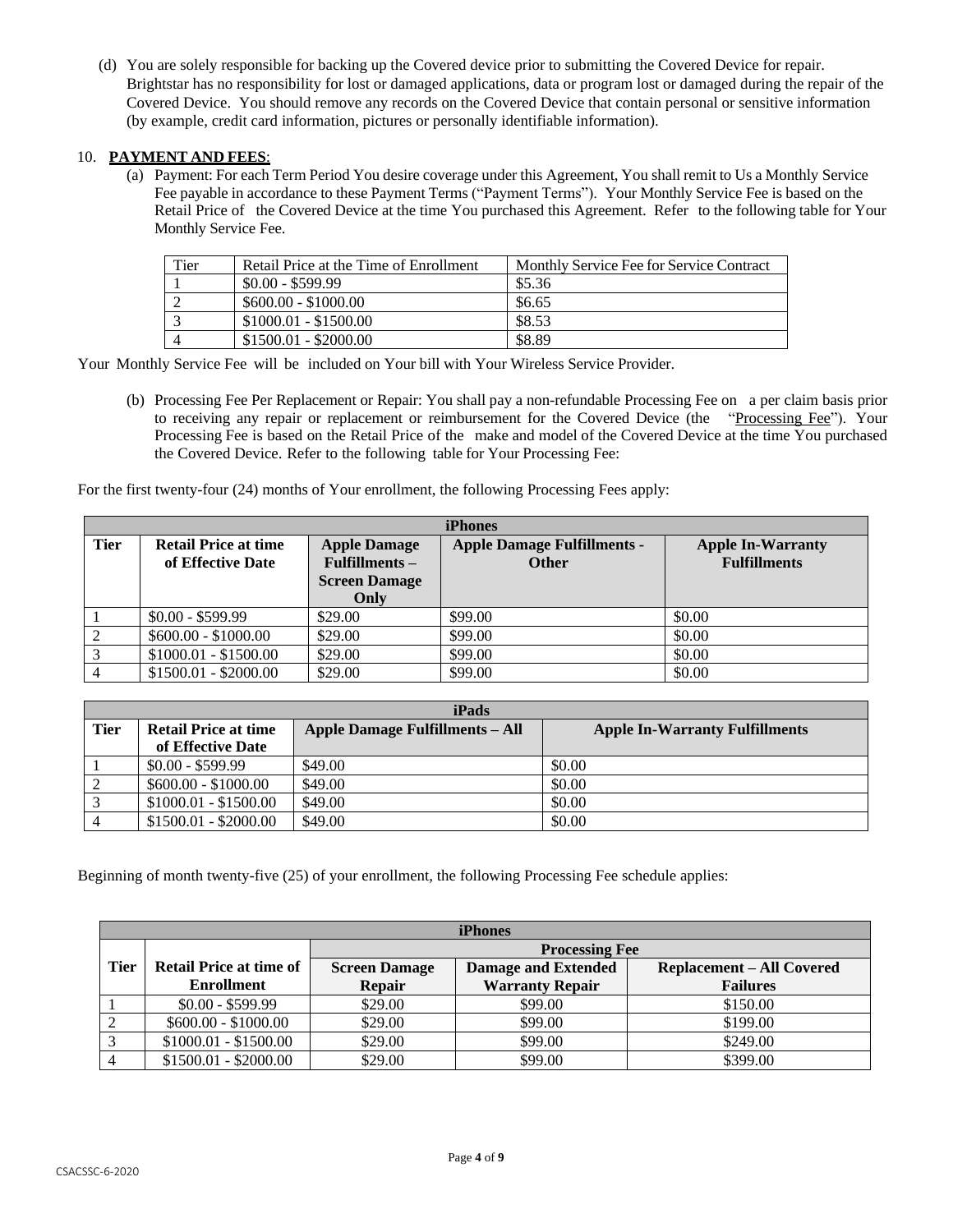| iPads       |                                           |                            |                          |
|-------------|-------------------------------------------|----------------------------|--------------------------|
| <b>Tier</b> | <b>Retail Price at time of Enrollment</b> | <b>Damage and Extended</b> | <b>Replacement – All</b> |
|             |                                           | <b>Warranty Repair</b>     | <b>Covered Failures</b>  |
|             | $$0.00 - $599.99$                         | \$49.00                    | \$150.00                 |
|             | $$600.00 - $1000.00$                      | \$49.00                    | \$199.00                 |
|             | $$1000.01 - $1500.00$                     | \$49.00                    | \$249.00                 |
|             | $$1500.01 - $2000.00$                     | \$49.00                    | \$399.00                 |

(c) Failure to Return Equipment/Non-return Charge: If Your Replacement Equipment is mailed to You, the Covered Device/ approved for replacement must be returned to Us at Our shipping expense within fifteen (15) days of receipt. Otherwise, You must surrender the Covered Device immediately upon receipt of replacement device to the Authorized Service Location providing the Replacement Equipment and You must solely bear the costs of transporting the Covered Device to the Authorized Service Location.

You must return the Covered Device as directed by Us, or pay the non-returned equipment charge applicable to the model of Covered Device that We replace. The non-return fee will be the lesser of the cost to Brightstar to replace the Covered Device less any Processing Fee or the Retail Price of Your Covered Device at the time of enrollment.

- (d) Invalid Claim: If, within the latter of twenty (20) days after You receive the Replacement Equipment or Brightstar receives the claimed Covered Device, Brightstar determines, in its sole discretion, that Your Claim for Replacement Equipment is not for a Covered Failure under this Agreement, the Subscriber's Account shall automatically be charged an amount not to exceed the manufacturer's suggested retail price of the replacement equipment less any Processing Fee/ Service Fee Damage Fulfillment Fee received.
- (e) Claim Conversion Fee. If You have a Covered Device that is not repairable, a Covered Device that is ineligible for repair, there is not an authorized repair location or technician available, or We determine that a replacement is necessary, We will contact You informing You that Replacement Equipment will be provided to You upon payment of the applicable Claim Conversion Fee. If You elect not to pay the Claim Conversion Fee, the Covered Device will be returned to You by mail if You originally mailed in Your Covered Device or will be made available to You for collection at the location you originally dropped it off at, and the Processing Fee You paid will be refunded to You. If You do not collect Your Covered Device within thirty (30) days from the date You are first notified that the Covered Device is available for collection, after that time We will return the Covered Device to You by mail. If We make available the option to repair Your Covered Device, You may choose to receive Replacement Equipment instead of repairing Your Covered Device, except for Claims being fulfilled pursuant to Apple Damage Fulfillment and Apple In-Warranty Fulfillment.
- (f) No Trouble Found Fee. If We determine, in Our sole discretion, that upon receipt of the Covered Device that there is no Failure present on or with the Covered Device, We may charge You an additional No Trouble Found Fee equal to \$100.00.
- 11. **LIMITATION OF LIABILITY AND EXCLUSIONS**: **BRIGHTSTAR'S LIABILITY HEREUNDER SHALL BE LIMITED TO THE COST OF TWO (2) REPAIRS AND REPLACEMENT WITHIN ANY TWELVE (12) MONTH PERIOD OF TIME. IN NO EVENT SHALL THE COST OF SUCH REPLACEMENT EQUIPMENT FOR THE COVERED DEVICE/ENROLLED DEVICE/PROTECTED DEVICE EXCEED \$1,500.00 PER CLAIM OCCURRENCE. THIS LIMITATION DOES NOT APPLY TO IN-WARRANTY CLAIMS UNDER APPLE CARE SERVICES.**

**This Agreement does not cover the following:**

- a) Products owned by a subscriber with a billing address or service address outside any state or territory of the United **States, the District of Columbia.**
- b) **Any and all pre-existing conditions or defects that exist before the effective date of this Agreement;**
- c) **Products with altered or removed serial numbers;**
- d) **Products used for rental purposes;**
- e) Any failure resulting from any cause other than normal use and operation of the Covered Device in accordance with **the manufacturer's specifications and owner's manual, including, without limitation, damages or injury caused** in whole or in part by acts of God, theft, loss, neglect, abuse, intentional misuse, negligence, mishandling, misuse, **vandalism, insects, vermin, wild animals, power failure, power surge, power reduction, software viruses or exposure to weather conditions, including exposure to extreme changes in temperature or humidity;**
- f) Damage that is cosmetic in nature, including but not limited to scratches, tears, dents and broken plastic on parts when the damage does not otherwise affect or impede its functionality or materially impair Your use of the Covered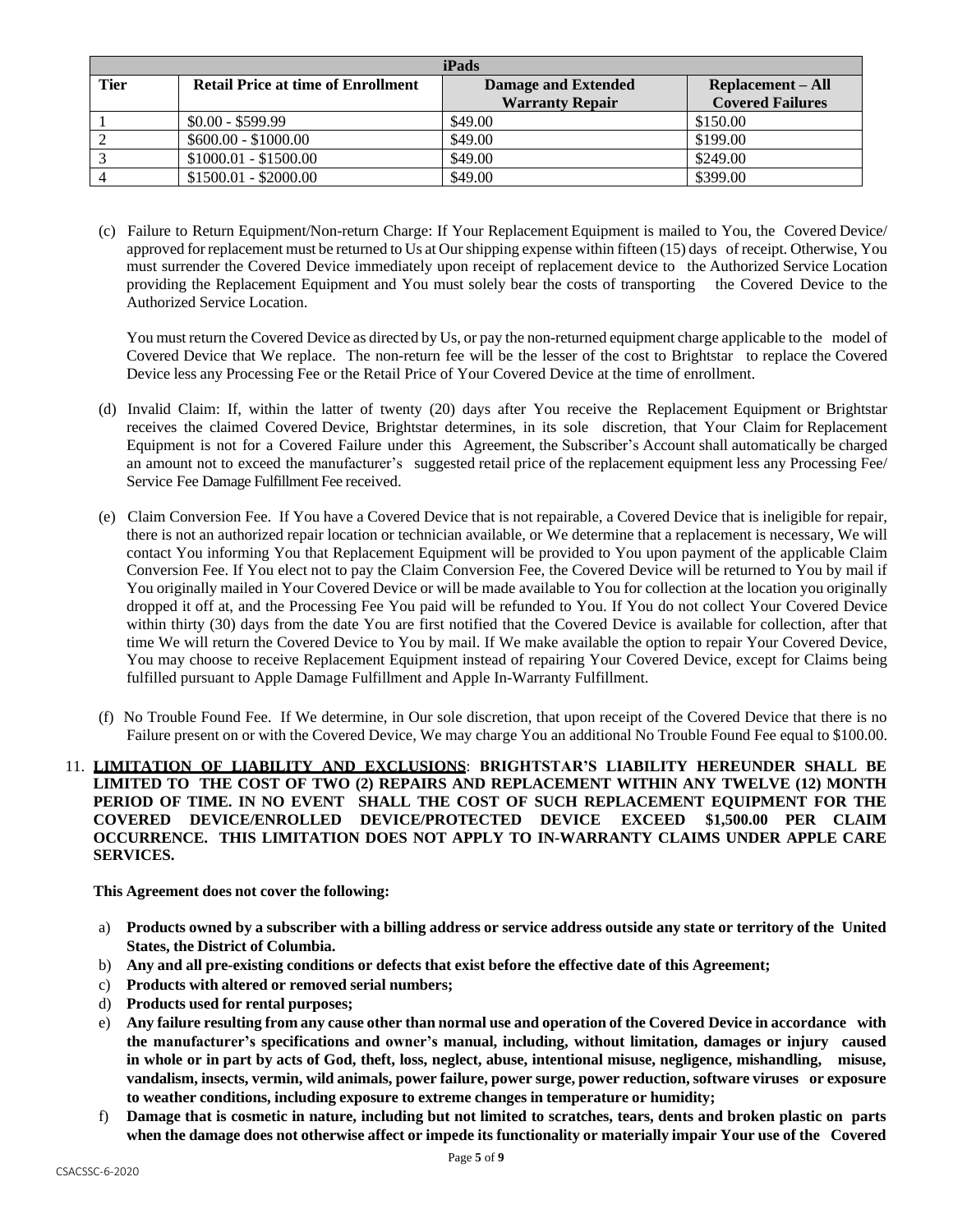**Device/Enrolled Device/Protected Device;**

- g) **Preventative maintenance;**
- h) **Batteries, chargers and car kits;**
- i) **Data lost, corrupted, damaged or otherwise unusable;**
- j) **Claim due to diminished battery life;**
- k) **Accessories that are non-essential to the functioning of the product;**
- l) **Software including, but not limited to, personalized data or customized software, such as personal information managers (PIMs), ring tones, games or screen savers;**
- m) **Any alteration, adjustment, modification, installation, disassembling, repair, servicing or maintenance performed on or to the Covered Device by any person other than Brightstar, or their respective authorized representatives;**
- n) **Claimed obsolescence of the Covered Device including technological obsolescence; or**
- o) **The Subscriber's failure to use reasonable means to protect the Covered Device/Enrolled Device/Protected Device from further damage after a failure occurs.**
- p) **Products that are not purchased from Seller or its authorized dealers.**

**UNDER NO CIRCUMSTANCES SHALL BRIGHTSTAR BE LIABLE FOR ANY SPECIAL, INDIRECT, INCIDENTAL OR CONSEQUENTIAL DAMAGES, LOSSES OR EXPENSES, WHETHER ARISING DIRECTLY OR INDIRECTLY FROM THE FAILURE OF THE COVERED DEVICEDELAYS IN REPLACEMENT OF THE WIRELESS DEVICE OR FROM ANY OTHER CAUSE WHATSOEVER, WHETHER SUCH SERVICE REQUEST IS BASED ON BREACH OF WARRANTY, BREACH OF CONTRACT, NEGLIGENCE OR OTHER TORT, STRICT LIABILITY OR ANY OTHER LEGAL T-HEORY. SOME STATES DO NOT ALLOW THE EXCLUSION OR LIMITATION OF SPECIAL, INDIRECT, INCIDENTAL OR CONSEQUENTIAL DAMAGES, LOSSES OR EXPENSES, SO THE ABOVE LIMITATION OR EXCLUSION MAY NOT APPLY TO THE SUBSCRIBER IF THE SUBSCRIBER LIVES IN SUCH STATE.**

12. **NO TRANSFER; NO THIRD-PARTY BENEFICIARIES**: This Agreement and any rights and remedies You have hereunder shall inure solely to the benefit of the Subscriber and nothing herein is intended to or shall confer upon any other person or entity any legal or equitable right, benefit or remedy of any nature whatsoever under or by reason of this Agreement. This Agreement and any rights or remedies You have hereunder are non- transferable by You and do not cover any service request made under this Agreement by any other person or entity, and any attempt by You to transfer or assign this Agreement or any rights or remedies You have hereunder shall be null and void and of no force or effect.

#### 13. **CANCELLATION/TERMINATIONANDREFUNDS**:

- (a) You may cancel this Agreement at any time for any reason by calling Seller at 855-277-4735. Your right to void this Agreement during the first thirty (30) days following receipt is not transferable and applies only to the original Agreement purchaser. Brightstar may cancel this Agreement immediately for any reason by notifying You in writing. Any cancellation of this Agreement by Brightstar shall be in accordance with applicable state laws and regulations.
- (b) Unless otherwise required under applicable law, if You or Brightstar cancels this Agreement within thirty (30) days after You purchase this Agreement and You have not made a Claim under this Agreement, the Agreement is considered void and Brightstar shall remit to You a full refund of the Monthly Service Fee paid by You under this Agreement.
- (c) Unless otherwise specified under applicable law, if You or Brightstar cancels this Agreement within thirty (30) days after You purchase this Agreement and You have made a Claim under this Agreement, Brightstarshall remit to You a full refund of the Monthly Service Fee paid by the Subscriber under this Agreement less the value of any replacement equipment provided for such service request by Brightstar to the Subscriber.
- (d) Unless otherwise required under applicable law, if the Subscriber or Brightstar cancels this Agreement more than thirty (30) days after the Subscriber purchases this Agreement, Brightstar shall remit to the Subscriber the Service Fees paid by the Subscriber under this Agreement allocable to the remainder of the term of this Agreement, prorated on a daily basis, less the value of any replacement equipment previously provided by Brightstar to the Subscriber under this Agreement.
- (e) Unless otherwise required under applicable law, Our obligations under this Agreement will be fulfilled in their entirety if we have fulfilled two (2) service requests in any rolling twelve (12) month period, as applicable by repairing or replacing the Covered Device/Enrolled Device/Protected Device or by providing reimbursement.
- (f) For residents of the state of Alabama at the time of cancellation of this Agreement, if Brightstar fails to remit to the Subscriber any amounts due and owing from Brightstar to the Subscriber under this Section within thirty (30) days after the effective date of cancellation of this Agreement, Brightstar shall remit to the Subscriber the amount due and owing from Brightstar plus an additional ten percent (10%) of such amount for each month Brightstar fails to remit to the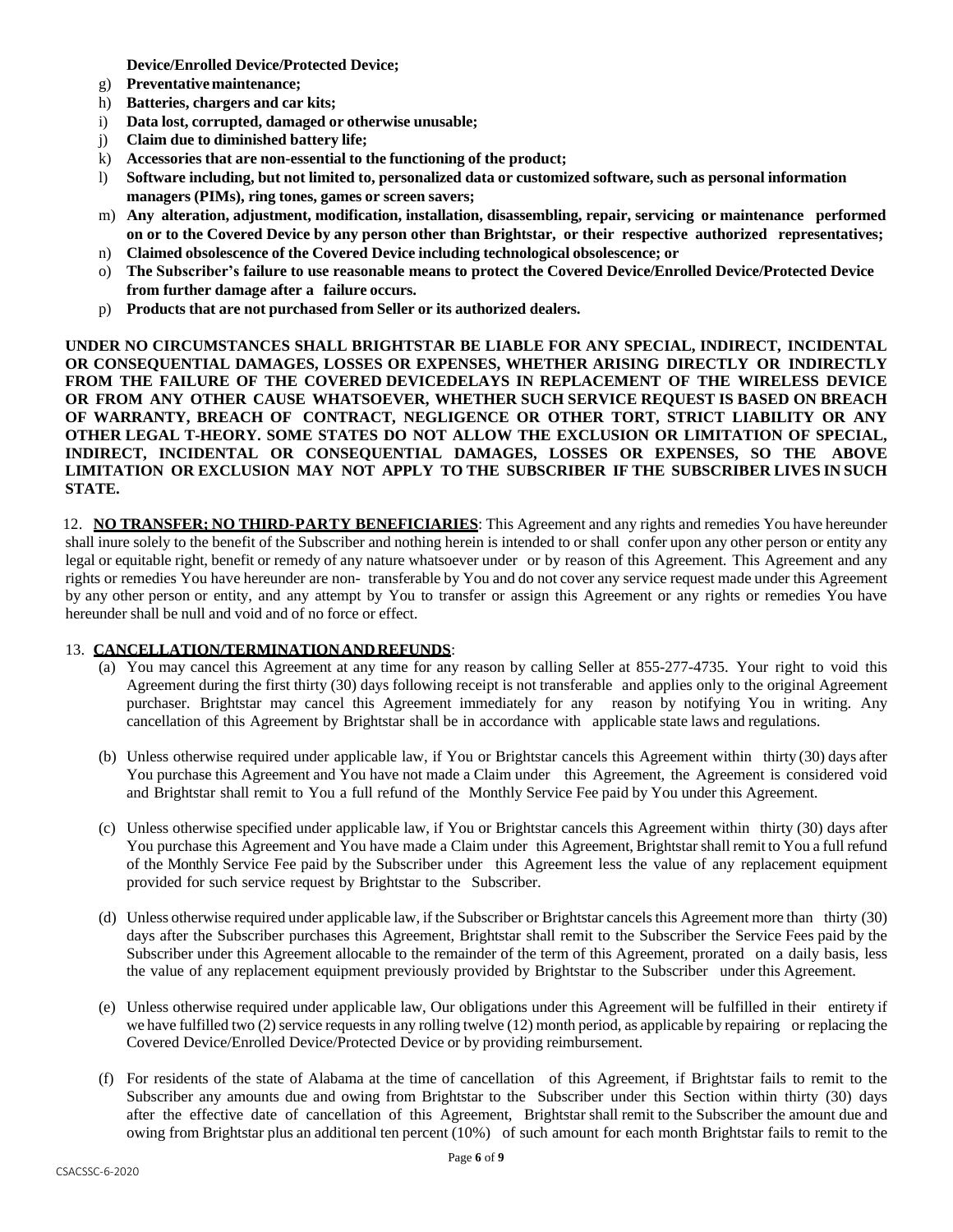14. **Dispute Resolution and Arbitration**: WE EACH AGREE THAT, EXCEPT AS PROVIDED BELOW, ANY AND ALL CLAIMS, DISPUTES, OR CONTROVERSIES OF ANY NATURE IN ANY WAY RELATED TO OR CONCERNING THIS AGREEMENT, OUR PRIVACY POLICY, OR OUR SERVICES OR PRODUCTS, INCLUDING ANY BILLING DISPUTES, WILL BE RESOLVED BY BINDING ARBITRATION OR IN SMALL CLAIMS COURT. This agreement to arbitration extends to the relationships which result from this Agreement, including, to the full extent permitted by applicable law, relationships with third parties who are not signatories to this Agreement or this arbitration provision. The validity, scope, or enforceability of this arbitration provision or the entire Agreement shall also be resolved by final and binding arbitration before a single arbitrator. This includes any claims against other parties relating to services or products provided or billed to you whenever you also assert claims against us in the same proceeding. We each also agree that this arbitration agreement is made pursuant to a transaction involving interstate commerce and shall be governed by the Federal Arbitration Act, 9 U.S.C. Sections 1, et. seq. THERE IS NO JUDGE OR JURY IN ARBITRATION, AND COURT REVIEW OF AN ARBITRATION AWARD IS LIMITED. THE ARBITRATOR MUST FOLLOW THIS AGREEMENT AND CAN AWARD THE SAME DAMAGES AND RELIEF AS A COURT (INCLUDING ATTORNEYS' FEES) ON AN INDIVIDUAL BASIS.

Notwithstanding the above, YOU MAY CHOOSE TO PURSUE YOUR CLAIM IN COURT AND NOT BY ARBITRATION IF YOU OPT OUT OF THESE ARBITRATION PROCEDURES WITHIN THIRTY (30) DAYS FROMTHE DATE OF THIS AGREEMENT (the "Opt Out Deadline"). You may opt out of these arbitration procedures by sending a letter to Brightstar Device Protection, LLC, P.O. Box 03, Alpharetta, GA 30009, Attn: Legal Department. Any opt-out received after the Opt Out Deadline will not be valid, and you must pursue Your claim in arbitration or small claims court.

For all disputes, whether pursued in court or arbitration, you must first give us an opportunity to resolve Your claim by sending a written description of Your claim to Brightstar Device Protection, LLC, P.O. Box 03, Alpharetta, GA 30009 Attn: Legal Department. We each agree to negotiate Your claim in good faith. If we are unable to resolve the claim within sixty (60) days after we receive Your claim description, you may pursue Your claim in arbitration. We each agree that if you fail to timely pay amounts due, we may assign Your account for collection, and the collection agency may pursue, in small claims court, claimslimited strictly to the collection of the past due amounts and any interest or cost of collection permitted by law or this Agreement.

If the arbitration provision applies or you choose arbitration to resolve Your disputes, then either you or we may start arbitration proceedings. You must send a letter requesting arbitration and describing Your claim to our registered agent at CT Corporation, 1201 Peachtree Street NE, Atlanta, GA 30361 and the American Arbitration Association ("AAA") to begin arbitration. All arbitration shall be administered by the AAA in accordance with its Wireless Industry Rules and Procedures in effect at the time the claim is filed. The AAA Wireless Industry Rules and Procedures are available at [www.adr.org](http://www.adr.org/) or by calling 1-800-778-7879. Any arbitration that you attend will take place at a location within the federal judicial district that includes Your billing address at the time the claim is filed. The arbitrator shall apply relevant, substantive law and applicable statutes of limitation and shall provide written, reasoned findings of fact and conclusions of law. Upon filing of the arbitration demand, we will pay all filing, administration, and arbitrator fees for claims that total less than \$75,000. In addition, for claims under \$75,000 as to which you provided notice and negotiated in good faith as required above before initiating arbitration, if the arbitrator finds that you are the prevailing party in the arbitration, you will be entitled to a recovery of reasonable attorneys' fees and costs. Except for claims determined to be frivolous, we agree not to seek an award of attorneys' fees in arbitration even if an award is otherwise available under applicable law.

- 15. CLASS ACTION WAIVER: WE EACH AGREE THAT ANY PROCEEDINGS, WHETHER IN ARBITRATION OR COURT, WILL BE CONDUCTED ONLY ON AN INDIVIDUAL BASIS AND NOT IN A CLASS OR REPRESENTATIVE ACTION OR AS A MEMBER IN A CLASS, CONSOLIDATED ORREPRESENTATIVE ACTION. If a court or arbitrator determines in an action between you and us that this Class Action Waiver is unenforceable, the arbitration agreement will be void as to you. Neither you, nor any other customer, can be a class representative, class member, or otherwise participate in a class, consolidated, or representative proceeding.
- 16. JURY TRIAL WAIVER: If a claim proceeds in court rather than through arbitration, WE EACH WAIVE ANY RIGHT TO A JURY TRIAL.
- 17. **NOT A CONTRACT OF INSURANCE:** This Agreement is not an insurance policy or a contract of insurance. In the states of Alabama, Mississippi and Tennessee, the obligations of Brightstar under this Agreement are backed by Brightstar Device Protection, LLC.
- 18. **SELLER**: The Seller of this Agreement is not the administrator, obligor nor provider of this Plan.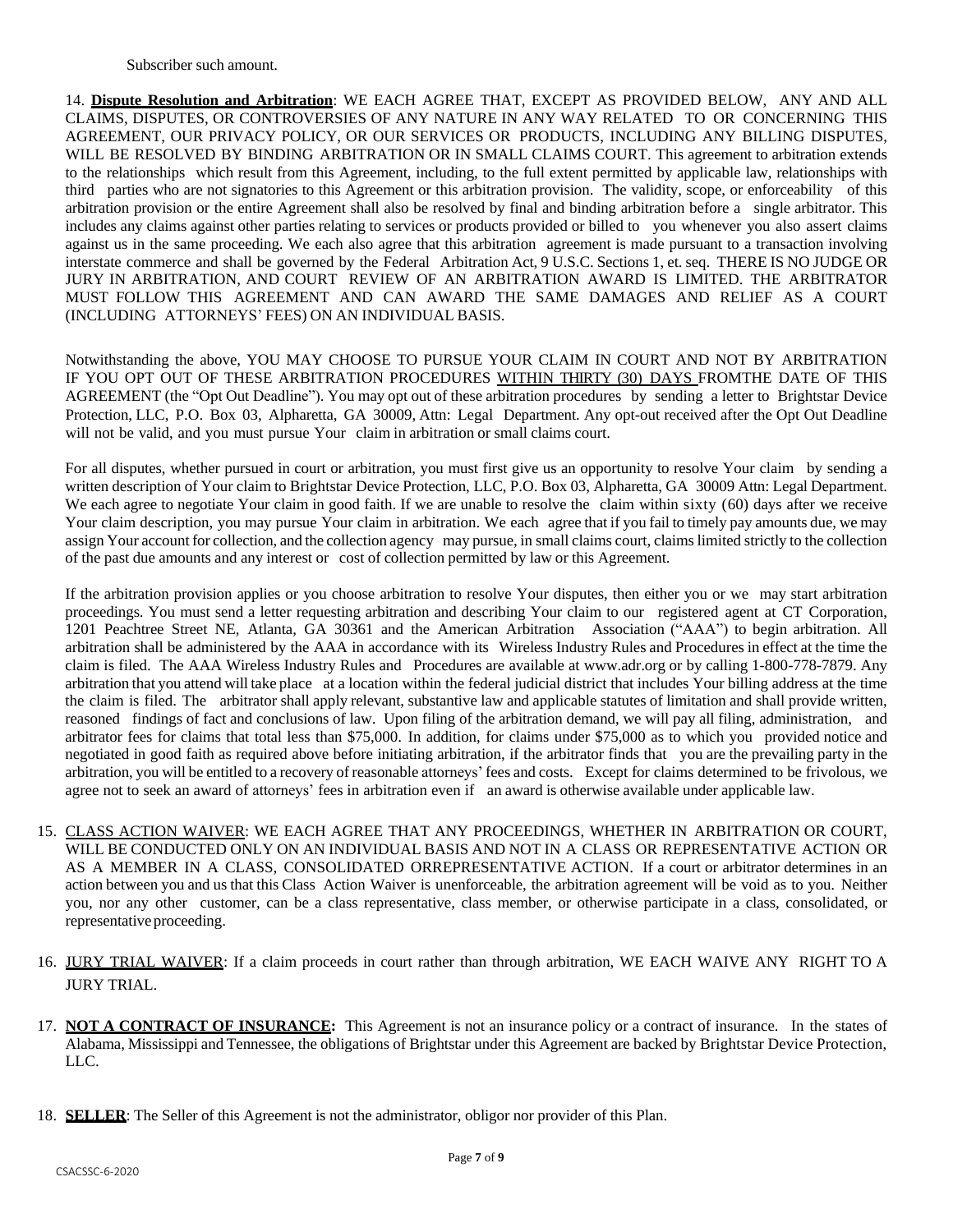- 19. **NOTICES**: Any notices required to be given under this Agreement shall be in writing and either delivered by mail, email, website posting or another functionally equivalent electronic means of transmission. By providing Us with Your email address you expressly consent to receive notices electronically either to the email address We have on file or via website posting. Further, You expressly agree that any electronic communication delivered to You will be deemed to have been given or made and received on the day that it was delivered to You, regardless of if You actually view the electronic communication.
- 20. **STATE SPECIFIC VARIATIONS**: The state specific variations, provided on the State Specific Exhibit attached to this Agreement, control if inconsistent with any other terms or conditions of this Agreement. Please refer to this exhibit for terms that apply in Your state.
- 21. **ENTIRE AGREEMENT**: This Agreementsetsforth the entire understanding of the Partiesrelating to the subject matter hereof, and all prior understandings, written or oral, with respect to the subject matter hereof, are superseded by this Agreement. This Agreement may not be modified, amended, waived or supplemented except as provided herein. This Agreement includes an "AppleCare Exhibit and a "State Specific Variations" Exhibit that specifies any changes to these terms specific to an applicable warranty provided by Apple or state law that may be applicable. All capitalized terms have the meaning provided as defined in Section 1 or within the section the capitalized term is defined or used.
- 22. **GOVERNING LAW**: This Agreement shall be governed by, and construed and enforced in accordance with, the laws of the State of Georgia (without regard to its conflicts or choice of laws principles that could or would cause the application of law any other state or jurisdiction).
- 23. **AMENDMENT; WAIVER**: No amendment, modification or discharge of this Agreement, and no waiver hereunder, shall be valid or binding unless contained in a writing specifically referencing this Agreement and duly executed by the Party against whom enforcement of the amendment, modification, discharge or waiver is sought. Any such waiver shall constitute a waiver only with respect to the specific matter described in such writing and shall in no way impair the rights of the Party granting such waiver in any other respect or at any other time. Neither the waiver by either of the Parties of a breach of or a default under any of the provisions of this Agreement, nor the failure by either of the Parties, on one or more occasions to enforce any of the provisions of this Agreement or to exercise any right or privilege hereunder, shall be construed as a waiver of any other breach or default of a similar nature, or as a waiver of any of such provisions, rights or privileges hereunder.
- 24. **SEVERABILITY**. If any portion of the Contract is deemed invalid or unenforceable, it shall not invalidate the remaining portion of the Contract.